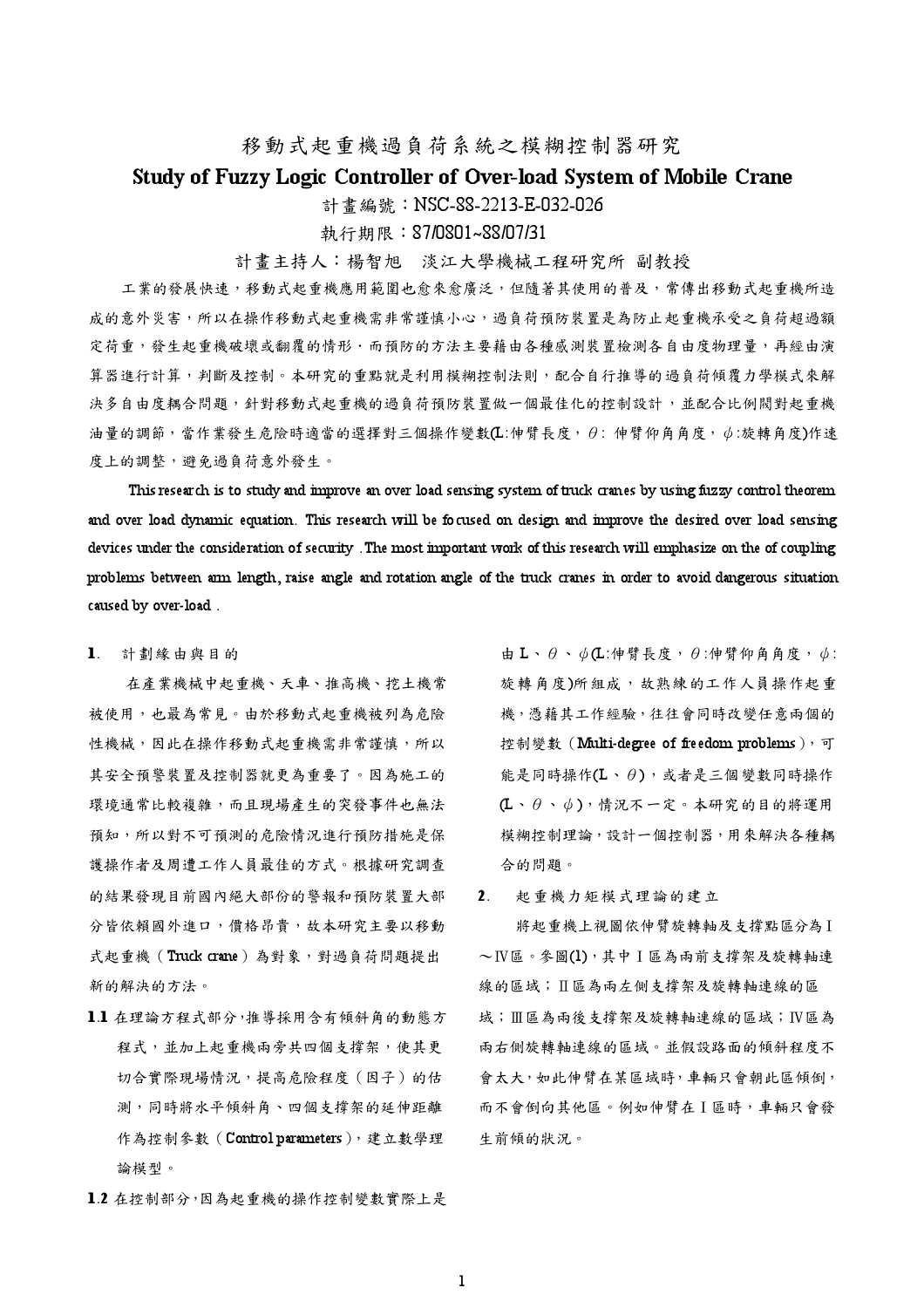

圖 2 斜面上車輛的分力示意圖

圖 1、2 中各參數的說明如下: x:車輪連線形成之長方形的長邊對稱軸 y:車輪連線形成之長方形的寬邊對稱軸 a:車重心到 x 軸的距離 b: 伸臂旋轉軸到 x 軸的距離 c:支撑架到 x 軸的距離 di: 左上支撑架伸出之長度 d2: 左下支撐架伸出之長度 d3:右上支撐架伸出之長度 d4:右下支撐架伸出之長度 e: 前輪到後輪的距離之半 f: 兩前輪或兩後輪的距離之半 ψ:伸臂旋轉的角度(以車的正右方為零點) L:長度感測器測到的伸臂長度值 h1: 車重心到地面的距離  $L_B$ : 伸臂重心到旋轉軸之距離

 $\theta$ :伸臂的俯仰角 h2: 伸臂與旋轉軸交點到地面的距離  $\alpha$ : X 軸向傾斜度  $\beta$ : Y 軸向傾斜度 W.cos δ: 車重 (不含伸臂重量) 垂直地面的分力  $W_c$ sin δ: 車重指向 γ 方向且與地面平行的分力  $W$ cos  $\delta$ : 吊重垂直地面的分力 Wsin δ: 吊重指向 γ 方向且與地面平行的分力  $W_B$ cos δ: 伸臂總重垂直地面的分力  $W_R$ sin δ: 伸臂總重指向 γ 方向且與地面平行的分力

四種不同情況的力矩公式計算如下所示:

**I:車輛往前傾的狀況** 

$$
\tan^{-1}\left(\frac{c-b}{d_3+f}\right) \leq \phi \leq \pi - \tan^{-1}\left(\frac{c-b}{d_1+f}\right) \cdots \cdots \cdots \cdots \cdots (1)
$$

穩定力矩 T<sub>s</sub> = W<sub>c</sub>(cos δ)(c - a ).........................(2)

傾覆力矩:

$$
\mathbf{T}_{\mathrm{u}} = \mathbf{W}_{\mathrm{c}}(\sin \delta) (\sin \gamma) \mathbf{h}_{1}
$$

+W(cos  $\delta$ )[L(cos  $\theta$ )(sin  $\phi$ ) c + b ]

- +W(sin  $\delta$ )(sin  $\gamma$ )[L(sin  $\theta$ )+h<sub>2</sub>]
- + $W_B$ (cos  $\delta$ )[L<sub>B</sub>(cos  $\theta$ )(sin  $\phi$ )-c+ b]
- 

Ⅱ:車輛往左傾的狀況

$$
\pi - \tan^{-1}\left(\frac{c-b}{d_1+f}\right) < \phi < \pi + \tan^{-1}\left(\frac{b+c}{d_2+f}\right) \cdots \cdots \cdots \cdots \cdots \cdots \left(\frac{4}{b}\right)
$$
  
\n
$$
T_s = Wc(\cos\delta - \sqrt{(d_1+f)^2 + (c-a)^2} \sin\left[\tan^{-1}\left(\frac{d_1-d_2}{2c}\right) + \tan^{-1}\left(\frac{d_1+f_2}{c-a}\right)\right] \cdots \cdots \left(\frac{5}{b}\right)
$$

$$
T_u = W_c \sin \delta \cos \left[\gamma - \pi + \tan^{-1}\left(\frac{d_1 - d_2}{2c}\right)\right] h_1
$$
  
+ 
$$
W \cos \delta (L \cos \theta \cos \left[\phi - \pi + \tan^{-1}\left(\frac{d_1 - d_2}{2c}\right)\right]
$$
  
-
$$
\sqrt{\left(d_1 + f\right)^2 + \left(c - b\right)^2} \sin \left[\tan^{-1}\left(\frac{d_1 - d_2}{2c}\right) + \tan^{-1}\left(\frac{d_1 + f}{c - b}\right)\right])
$$
  
+ 
$$
W \sin \delta \cos \left[\gamma - \pi + \tan^{-1}\left(\frac{d_1 - d_2}{2c}\right)\right] \left(L \sin \theta + h_2\right) + W_B \cos \delta
$$
  

$$
\left(L_B \cos \theta \cos \left[\phi - \pi + \tan^{-1}\left(\frac{d_1 - d_2}{2c}\right)\right] - \sqrt{\left(d_1 + f\right)^2 + \left(c - b\right)^2}
$$
  

$$
\sin \left[\tan^{-1}\left(\frac{d_1 - d_2}{2c}\right) + \tan^{-1}\left(\frac{d_1 + f}{c - b}\right)\right])
$$
  
+ 
$$
W_B \sin \delta \cos \left[\gamma - \pi + \tan^{-1}\left(\frac{d_1 - d_2}{2c}\right)\right] L \sin \theta + h_2 \right) \dots
$$

Ⅲ: 車輛往後傾的狀況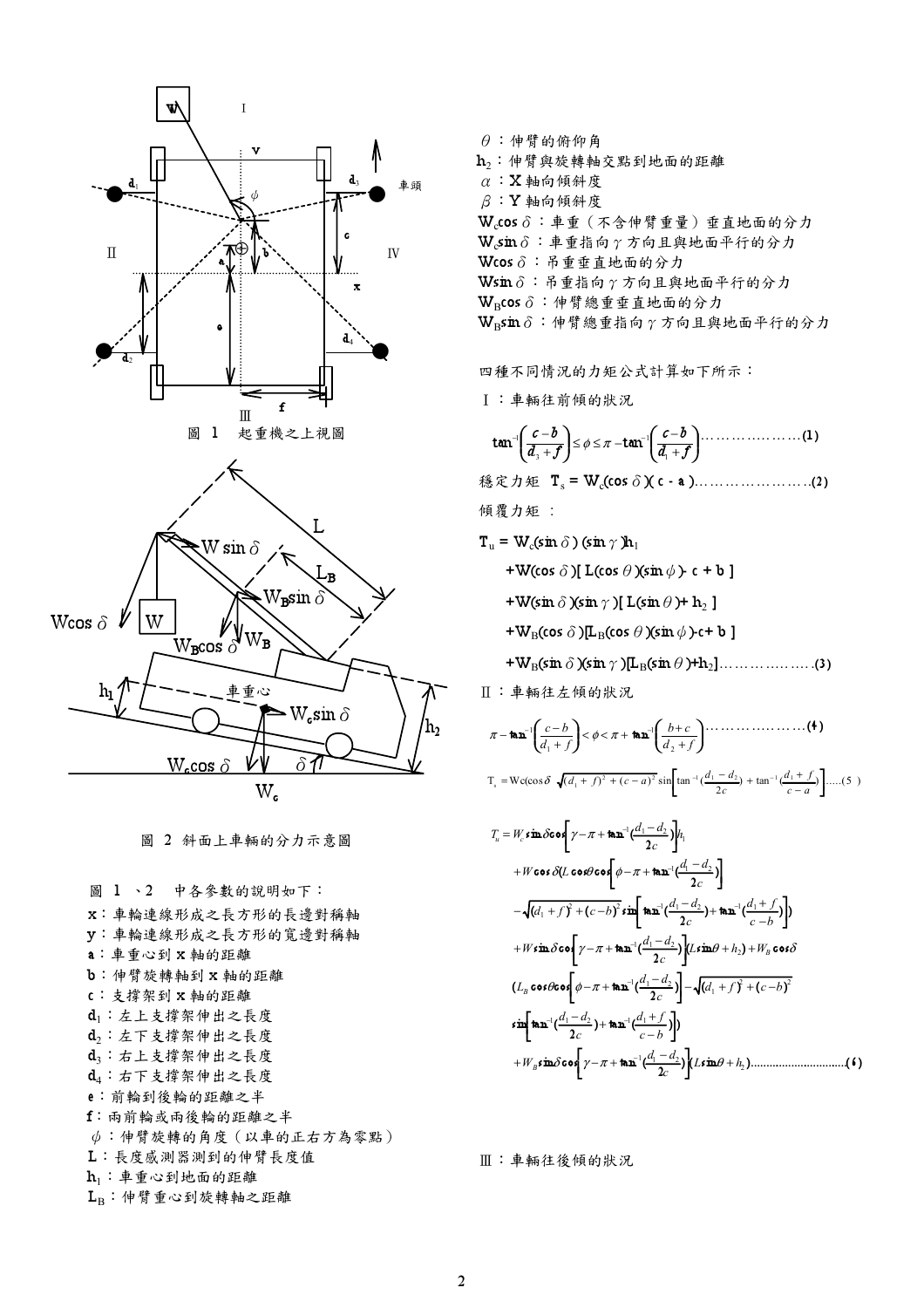+ <sup>+</sup> <sup>≤</sup> <sup>≤</sup> <sup>−</sup> + <sup>+</sup> <sup>+</sup> <sup>−</sup> <sup>−</sup> d f b c d f b c 4 1 2 1 <sup>π</sup> tan <sup>φ</sup> <sup>2</sup><sup>π</sup> tan ………………...(7) Ts = Wc(cos)( c + a ) ………………………….……(8) Tu = Wc(sin) (-sin)h<sup>1</sup> +W(cos)[ L(cos)(-sin)- c - b ] +W(sin)(-sin)[ L(sin)+ h2 ] + WB(cos)[ LB(cos)(-sin)- c + b ]

+WB(sin)(-sin)[LB(sin)+ h2 ] ……………….....(9)

IV: 車輛往右傾的狀況

 + <sup>−</sup> <sup>&</sup>lt; <sup>&</sup>lt; <sup>≤</sup> <sup>&</sup>lt; + <sup>+</sup> <sup>−</sup> <sup>−</sup> <sup>−</sup> d f c b d f b c 3 1 4 <sup>1</sup> <sup>2</sup><sup>π</sup> tan <sup>φ</sup> <sup>2</sup><sup>π</sup> <sup>0</sup> <sup>φ</sup> tan ….(1 0) ) tan ( ) ............(11) <sup>2</sup> (cos) ( ) ( ) sin tan ( <sup>2</sup> <sup>2</sup> <sup>1</sup> <sup>3</sup> <sup>4</sup> <sup>1</sup> <sup>3</sup> <sup>3</sup> − <sup>+</sup> <sup>+</sup> <sup>−</sup> <sup>=</sup> <sup>+</sup> <sup>+</sup> <sup>−</sup> <sup>−</sup> <sup>−</sup> c a d f c <sup>d</sup> <sup>d</sup> <sup>T</sup><sup>s</sup> <sup>W</sup><sup>c</sup> <sup>δ</sup> <sup>d</sup> <sup>f</sup> <sup>c</sup> <sup>a</sup>

$$
T_u = W_c \sin \delta \cos \left[ \gamma - \tan^{-1} \frac{d_3 - d_4}{2c} \right] h_1
$$
  
+  $W \cos \delta (L \cos \theta \cos \left[ \phi - \tan^{-1} \frac{d_3 - d_4}{2c} \right] )$   
-  $\sqrt{(d_3 + f)^2 + (c - b)^2} \sin \left[ \tan^{-1} \frac{d_3 - d_4}{2c} \right) + \tan^{-1} \frac{d_3 + f}{c - b} \right]$   
+  $W \sin \delta \cos \left[ \gamma - \tan^{-1} \frac{d_3 - d_4}{2c} \right] (L \sin \theta + h_2) + W_B \cos \delta$   
 $(L_B \cos \theta \cos \left[ \phi - \tan^{-1} \frac{d_3 - d_4}{2c} \right] - \sqrt{(d_3 + f)^2 + (c - b)^2}$   
 $\sin \left[ \tan^{-1} \frac{d_3 - d_4}{2c} \right) + \tan^{-1} \frac{d_3 + f}{c - b} \right]$   
+  $W_B \sin \delta \cos \left[ \gamma - \tan^{-1} \frac{d_3 - d_4}{2c} \right] (L \sin \theta + h_2) \dots$ ...(12)

依上述的四種不同狀況求穩定力矩及傾覆力矩, 定義危險因子  $R$  及旋轉角危險因子  $S(\phi)$ 用來判斷起 重機是否處於安全狀態。

2.1 危險因子(R)

- $\mathbb{R}$  (W<sub>'</sub>  $\theta$ , L<sub>'</sub>  $\phi$  ,  $\alpha$ ,  $\beta$ ,  $d_1$ ,  $d_2$ ,  $d_3$ ,  $d_4$ ) = (T<sub>u</sub> / T<sub>s</sub>) × 100% ...(13)  $\theta$ ,L, $\phi$  為操作三變數,W,α,β,d<sub>1</sub>,d<sub>2</sub>,d<sub>3</sub>,d<sub>4</sub> 為操作參數 由危險因子的定義可知:
	- 當 R<1 時起重機為安全狀態

R=1 時起重機處於臨界狀況

- $R > l$  時起重機發生傾覆。
- 假如  $T_{\text{u}} \leq 0$  則 R = 0 起重機為安全狀態  $2.2$  旋轉角危险因子

為了建立水平旋轉角的模糊歸屬函數,則自 行定義旋轉角危險因子  $S(\phi)$ :

 $S(\phi) = S(\phi \cdot \mathbf{d}_1 \cdot \mathbf{d}_2 \cdot \mathbf{d}_3 \cdot \mathbf{d}_4) \dots (14)$ 

如果 S(Φ)愈大則由旋轉角所造成的危險愈 大,故旋轉角危險因子主要探討在不同支撐架延 伸長度時, 旋轉角度(()對起重機所造成的危險程 度分析。

3. 模糊控制器的設計架構及目的

此模糊控制器的架構視為多輸入多輸出 (MIMO)型,它是直接將所有變數及參數丢進一個 控制系統,直接經由一個模糊控制器作為起重機 操作三變數(L、θ、ψ)的控制, 方塊示意圖(Black Diagram)如圖 2 所示:



圖 3 整合型模糊控制器(Fuzzy-All) 细部架構示意圖

在圖 3 中整合型模糊控制器(Fuzzy-All)中的控 制行為是利用輸入變數( $R\cdot L\cdot\theta\cdot S(\phi)$ 與輸出變數 (VL-gain  $\nabla\theta$ -gain,  $\nabla\phi$ -gain)通過控制法則以其達 到下列特性:

a. 隨危險度增加而 $L \cdot \theta \cdot \phi$ 速度漸減

在傳統電磁閥的限制,及過去以開關切斷  $($  Switch On / Off $)$  電源的作法, 往往造成運作中 的機構突然停止作動,致使機構的損耗及人員的危 險,而R值設明確設定,更顯的設計不夠周詳,如 R 設定太小而切斷電源,雖然安全性考量,但卻失 去工作的範圍,若R值設定太大,而切斷電源,卻 又因顧安全性,而此控制方法提供了一個另類的中 庸考量,兼顧安全性及工作範圍的裕度。

b. 去耦合性

 $\phi \notin \mathbb{R}$ 變數 $(L)$ 、仰俯角變數 $(\theta)$ 和旋轉角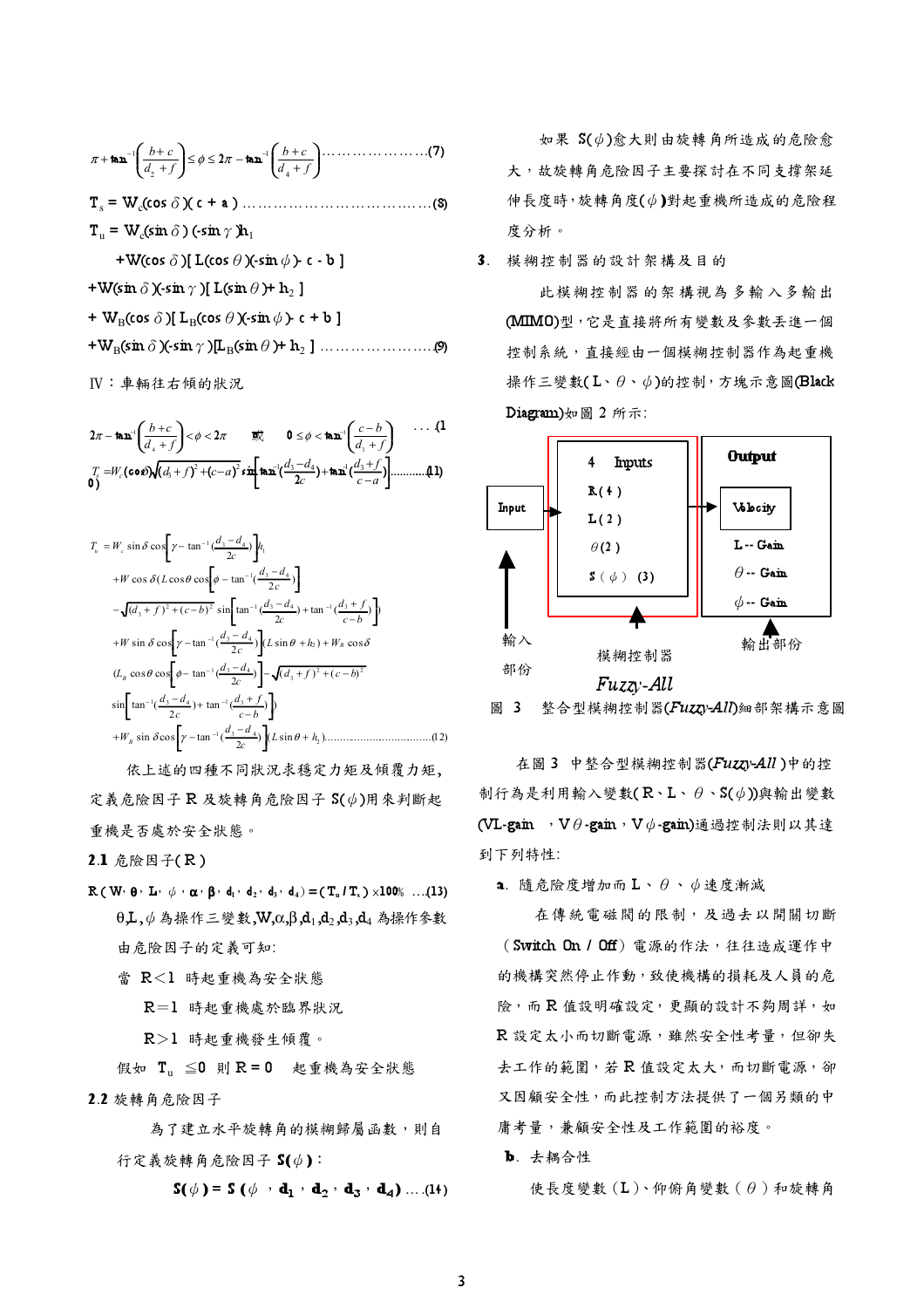變數 ( ψ ) 具獨立性, 在多維度的操作習慣下, 使 在安全性的考量及不缩小工作範圍情況下,實難以 取捨,在過去的控制以各維度給予相同的遞減工作 速度, 甚至於同時切斷電源 (Switch Off) 在能隨 R (危險因子)的遞增情況下能將速度漸漸減緩外, 也能使變數 L (伸臂長)、 $\theta$  (仰俯角) 和<br/> $\phi$  (旋轉 角)有不同的增減曲線,而非一昧的減低速度,若 非造成 R 增加的因素,更不予以減低速度。

- 4. 研究方法與成果(電腦模擬)
- 4.1 *Fuzzy-All* 控制器歸屬函數(Member Function)設 計示意圖如下所示:
- Inputs 變數如下 : (參圖 4)
- Rate (4) 表示危險的程度 (危險因子)  $S$ afe  $\circledast$   $\circledast$   $E$   $\circledast$   $(K, \pi)$   $\circledast$   $(K, \pi)$   $(K, \pi)$ D1:Danger Level 1(所在區域稍危險) D2:Danger Level 2(所在區域危險) D3:Danger Level 3(所在區域非常危險)
- Length  $(2)$  表示伸臂長短的關係  $\text{Short}$  伸臂長度較短時(表所在長度短) Long 伸臂長度較長時(表所在長度長)
- Angle (2) 表示仰角角度大小的關係 Small 表示仰角角度為小的範圍 Big 表示仰角角度為大的範圍
- PhiRate (3) 表示旋轉角所造成的危險程度關係(旋 轉角危險因子  $S(\phi)$ )  $Sumall:$ 旋轉角度造成的危險程度較小 Mid:旋轉角度造成的危險程度中等 Big:旋轉角度造成的危險程度較大
- VLgain 表示輸出長度速度的增益值
	- LA: Length Level A (表示輸出長度增益等級為 A)
	- LB: Length Level B (表示輸出長度增益等級為 B)
	- LC: Length Level C (表示輸出長度增益等級為 C)
	- LD: Length Level D (表示輸出長度增益等級為 D)
	- LE: Length Level  $E$  (表示輸出長度增益等級為E)
- $\mathbf{V}\theta$  gain (  $\text{VTHgain}$  )表示輸出仰角速度的增益值 LA: Length Level A(表示輸出仰角增益等級 A) LB: Length Level B(表示輸出仰角增益等級為 B) LC: Length Level C(表示輸出仰角增益等級為 C) LD: Length Level D(表示輸出仰角增益等級為 D) LE: Length Level E(表示輸出仰角增益等級為E)

#### $\mathbf{V}\phi$  gain ( VPHIgain ) 表示輸出旋轉角速度的增益值

- PHA : Rotation Angle Level A
- PHB : Rotation Angle Level B
- PHC : Rotation Angle Level C
- PHD : Rotation Angle Level D
- PHE : Rotation Angle Level E



#### Sys lem fuzzyohi:4inpuls,3oulpuls,48rules

圖 4 模糊控制器(Fuzzy-All)輸出入歸屬函數示意圖

```
4.2 模擬結果 :
```
**Outputs** 變數如下 : (參圖 4)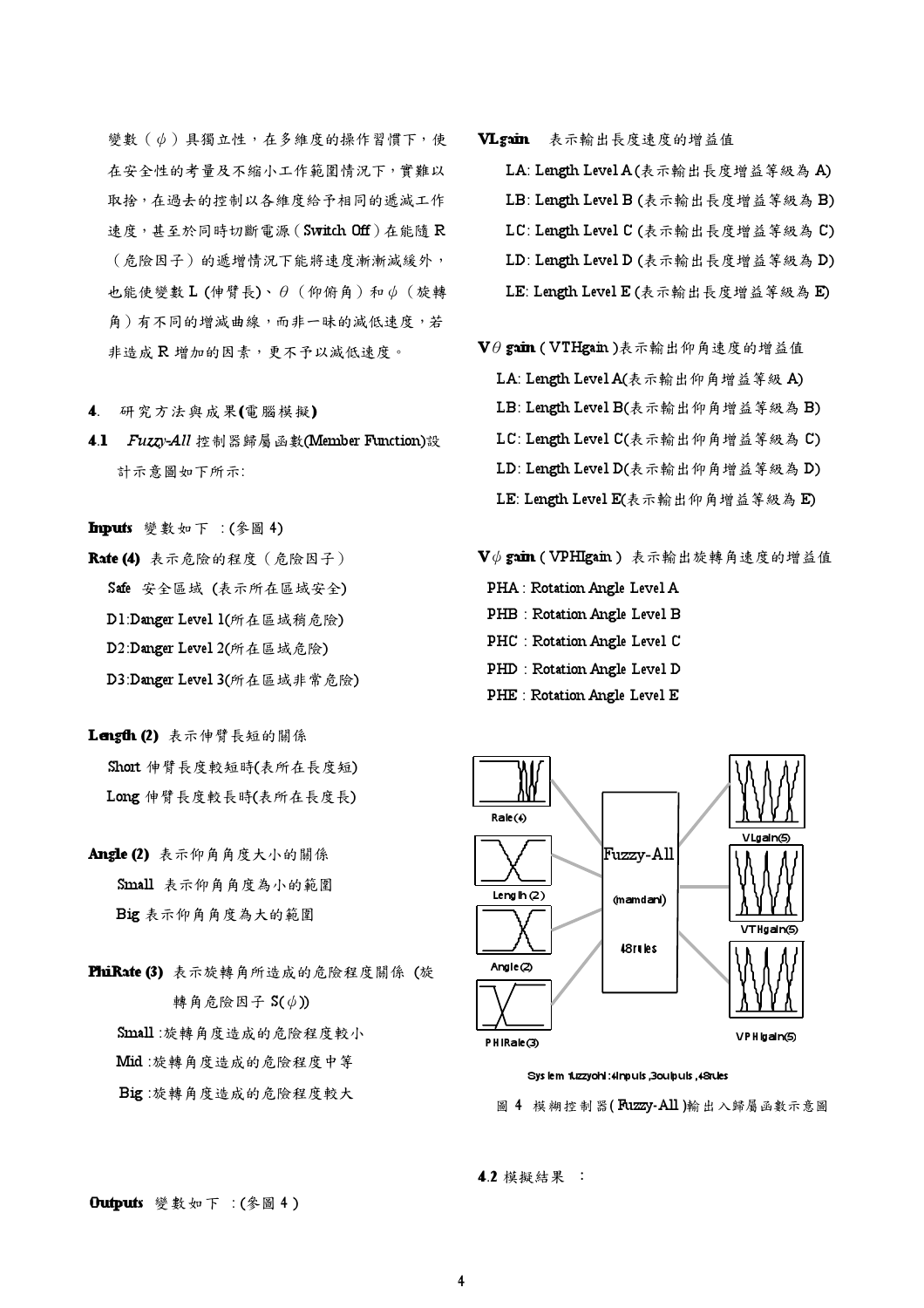下圖 5~9對整體系統作綜合的模擬,輸入訊號 以模擬實際情況,參數設定有荷重 (  $W$ )、傾斜角 (  $\alpha$ ,  $\beta$ )、支撑架 (d<sub>1</sub>,d<sub>2</sub>,d<sub>3</sub>,d<sub>4</sub>), 變數有長度 (L)、仰 角 (θ)、水平旋轉角 (ψ), 長度範圍 [0 104] cm, 仰 角為 [051] degree, 水平旋轉角為 [0360] degree, 而各項參數設定荷重 (W=300kgw), 傾斜角 (α=β =0 degree), 左右支撐架 (d<sub>1</sub>=10,d<sub>2</sub>=10,d<sub>2</sub>=10,d<sub>4</sub>=10  $\mathbf{cm}$ )

### 5. 結論與討論

本研究只限於在雷腦上的模擬,而由圖 5~9可 看出模糊控制器(Fuzzy-All)可達到預期的輸出結果, 不但可以解決伸臂長度、仰角、旋轉角的耦合問題, 並且可以隨著危險程度的增加,而使輸出速度減慢。 並且在輸出增益部分,長度、仰角角度、旋轉角角度 比例值,最大值介於 0.95~0.85 左右,而最小輸出值 則在 0.1~0.2 左右,雖然,仍未達理想的輸出範圍 [0 1] 之間,但基於安全理由,保留合適的區間是項合理且 可接受的設計。故由此結果可知,未來如果配合Turbo C 語言的撰寫,並燒錄於單晶片中,在結合周邊硬體 的設備(AD/DA卡及比例閥),則有朝一日可將整個控 制系統模組化並應用於工業界。

### 參考文獻

- [1] 模糊控制系統於移動式起重機過負荷預防裝置 之應用,洪聲仰,民國87年7月.
- [2] 移動式起重機過負荷感測裝置之設計改進研究 (Design and Improvement of over-loading sensing devices of truck cranes),塗劍峰 編著,淡江機械 所,民國87年7月.
- [3] Fuzzy 手法進階, 向殿政男 著, 中國生產力中 心,技術引進服務組 編譯,楊英魁博士 校閱, 民國 82年8月.
- [4] Fuzzy 控制理論與實作應用,孫宗瀛 楊英魁 編 著,全華科技公司,民國82年7月.
- [5] Fuzzy 理論與應用實務,中國生產力中心,技術 引進服務組 編譯,楊英魁博士 校閲,全華科技

公司,民國84年7月.

- Cveticanin, L., "Dynamic Behavior of the Lifting [6] Crane Mechanism," Mechanism and Machine Theory, 1995, pp. 141-151.
- Fukagawa, R. and Muro, T., "Analysis of  $[7]$ Overturning Conditions of Truck Cranes Considering Possible Ground Failure," Memories of the Faculty of Engineering, Ehime University, Vol. 14, 1995, pp. 175-182.



圖 5 模擬起重機操作人員操作三變數 $(L \cdot \theta \cdot \phi)$ 



圖 6 危險程度隨時間變化關係圖